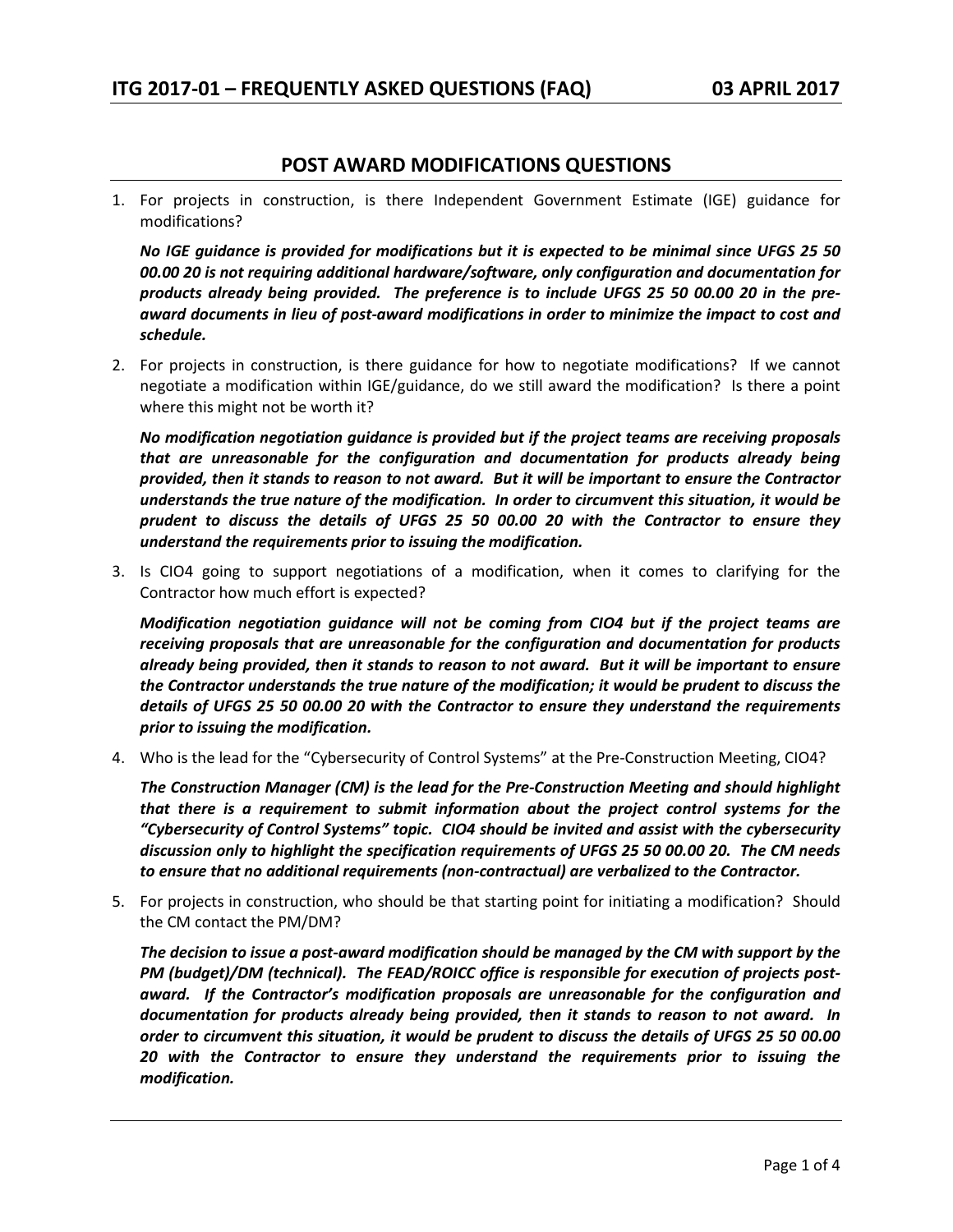# **UFGS 25 50 00.00 20 COMPLIANCE QUESTIONS**

6. Who answers questions, from Contractors about how to comply with cybersecurity submittal requirements as well as on the Cybersecurity Hygiene Checklist and Control Systems Inventory spreadsheet, CIO4?

*The Contractor should submit an RFI and as needed, CIO4 could assist with answering questions about the specification requirements of UFGS 25 50 00.00 20, especially about filling out the IP device inventory spreadsheet. The 'Data Dictionary' tab of the "NAVFAC Control System Inventory Spreadsheet" (available at [http://www.wbdg.org/FFC/NAVGRAPH/graphtoc.pdf\)](http://www.wbdg.org/FFC/NAVGRAPH/graphtoc.pdf) provides a detailed description of the fields used in the inventory spreadsheet.*

7. Although they are not "G" submittals, is anyone responsible for ensuring that cybersecurity submittals from Contractors are good enough, CIO4?

*The Contractor's Quality Control (CQC) representative is responsible for ensuring the cybersecurity submittals satisfy the requirements of UFGS 25 50 00.00 20. CIO4 will receive and retain the cybersecurity submittals for the eventual Interim Secure determination.*

8. What does the Project Manager (PM), Design Manager (DM), and Construction Manager (CM) do if support from CIO4 is not provided for Questions 3, 4, and 6?

*If no support is provided from CIO for assistance with UFGS 25 50 00.00 20 editing, participation at the Pre-Construction Meeting, or assistance with addressing RFIs, the CM and PM/DM should document this in the project file and proceed with the project.*

# **APPLICABILITY OF UFGS 25 50 00.00 20**

9. ITG 2017-01 is pretty clear that this applies only to Navy-funded construction – are there any circumstances where we should consider applying for other projects funded from other services? Does this apply to Marine Corp construction?

*The requirement for the Cybersecurity Hygiene Checklist (i.e., Interim Secure) originates from the joint CNIC/NAVFAC letter, making this applicable only to projects that will result in CNIC facilities. In general, UFGS 25 50 00.00 20 is not applicable to MCICOM projects. However, if these projects will eventually be CNIC facilities, then a discussion needs to occur with the MCICOM Resource Sponsor to determine acceptability to invoke UFGS 25 50 00.00 20.*

10. Where USACE is the MILCON D&C Agent (Japan), should ITG 2017-01 be forwarded to them so they follow it for Navy MCON in Japan?

*The requirement for UFGS 25 50 00.00 20 is applicable only to CNIC facilities, regardless of the Design and Construction Agent.*

11. Confirm that ITG 2017-01 is not applicable for Air Force, DLA, DISA projects.

*The requirement for UFGS 25 50 00.00 20 is applicable only to CNIC facilities. In general, UFGS 25 50 00.00 20 is not applicable to Air Force, DLA, and DISA projects. However, if these projects will be located on a CNIC-maintained joint base, then a discussion needs to occur with the Defense Agency Resource Sponsor to determine acceptability to invoke UFGS 25 50 00.00 20.*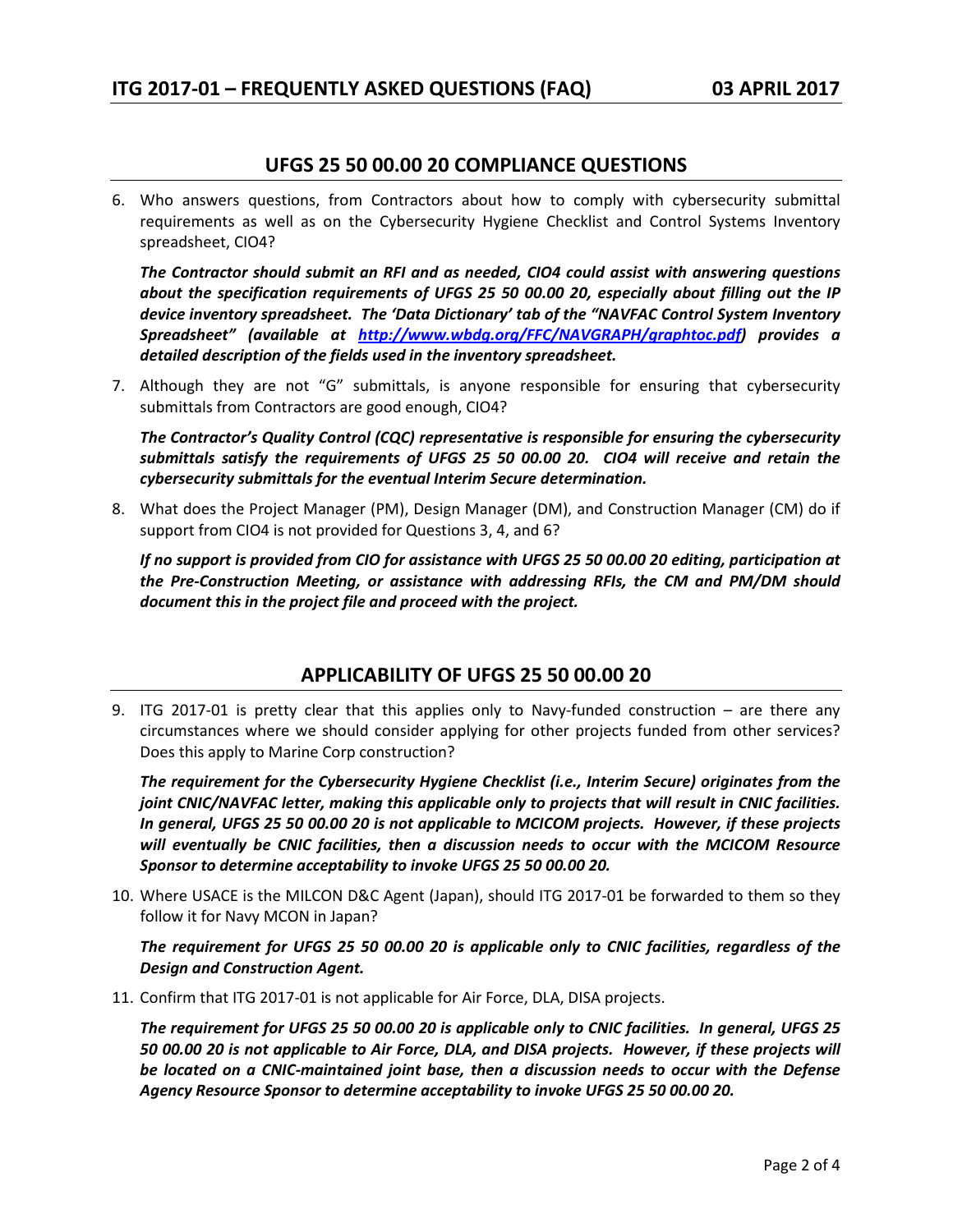12. Confirm that ITG 2017-01 is applicable to Seabee and USMC Defense Policy Review Initiative (DPRI) projects.

*The requirement for the Cybersecurity Hygiene Checklist (i.e., Interim Secure) originates from the joint CNIC/NAVFAC letter, making this applicable only to projects that will result in CNIC facilities. In general, UFGS 25 50 00.00 20 is not applicable to MCICOM projects. However, if these projects will eventually be CNIC facilities, then a discussion needs to occur with the MCICOM Resource Sponsor to determine acceptability to invoke UFGS 25 50 00.00 20.*

# **UFGS 25 50 00.00 20 UTILIZATION QUESTIONS**

13. Shall Specification Section 01 30 00 be modified to include Section "1.9.1 Cybersecurity of Control Systems..." under Section 1.9 PRECONSTRUCTION MEETING?

#### *Yes. This is just to highlight the requirement, not to go into in-depth discussion.*

14. Shall Specifications of applicable equipment and systems be modified to include Section "1.X SUBMITTALS..." and "3.X CYBERSECURITY..."?

#### *Yes. This is to ensure that there is linkage to UFGS 25 50 00.00 20 and that the appropriate subcontractors provide the cybersecurity submittal for their control system.*

15. UFGS 25 50 00.00 20 Section 1.2.4.1.b states, "Provide the latest Operation System (OS) software for the control system. (Task ID #2)" This appears to be a Contractor action. The corresponding Cybersecurity Hygiene Checklist Task ID #2 states, "The operational community shall perform inventory checks using the provided baseline, reporting results in an actionable fashion." Is this the same action and who marks the Hygiene Checklist Task ID #2 as completed, the Contractor or the operational community (PW, User, CIO?)

*The Cybersecurity Hygiene Checklist Task ID #2 targets the Government User. UFGS 25 50 00.00 20 will be revised to remove the Task IDs that is not appropriate for a Contractor to complete. The Contractor, or the appropriate sub-Contractor, will mark the Cybersecurity Hygiene Checklist complete ('Completed? Y/N' and 'Responsible Party' columns) and CIO4 would indicate their concurrence in the Comment block, ideally during the Cybersecurity Field Verification (3.1.1).*

16. Are Cybersecurity Hygiene Checklist Task IDs #4-17 targeting the Contractor's Users/Accounts, or those of the eventual Users/Operators? If the latter, who is the Responsible Party for the Checklist?

*The Cybersecurity Hygiene Checklist Task IDs #4-17 targets the Government User. UFGS 25 50 00.00 20 will be revised to remove the Task IDs that is not appropriate for a Contractor to complete.*

17. Is CIO4 the POC for answering questions on the Cybersecurity Hygiene Checklist and Control Systems Inventory spreadsheet?

*The Contractor should submit an RFI and as needed, CIO4 could assist with answering questions about the specification requirements of UFGS 25 50 00.00 20, especially about filling out the IP device inventory spreadsheet. The 'Data Dictionary' tab of the "NAVFAC Control System Inventory Spreadsheet" (available at [http://www.wbdg.org/FFC/NAVGRAPH/graphtoc.pdf\)](http://www.wbdg.org/FFC/NAVGRAPH/graphtoc.pdf) provides a detailed description of the fields used in the inventory spreadsheet.*